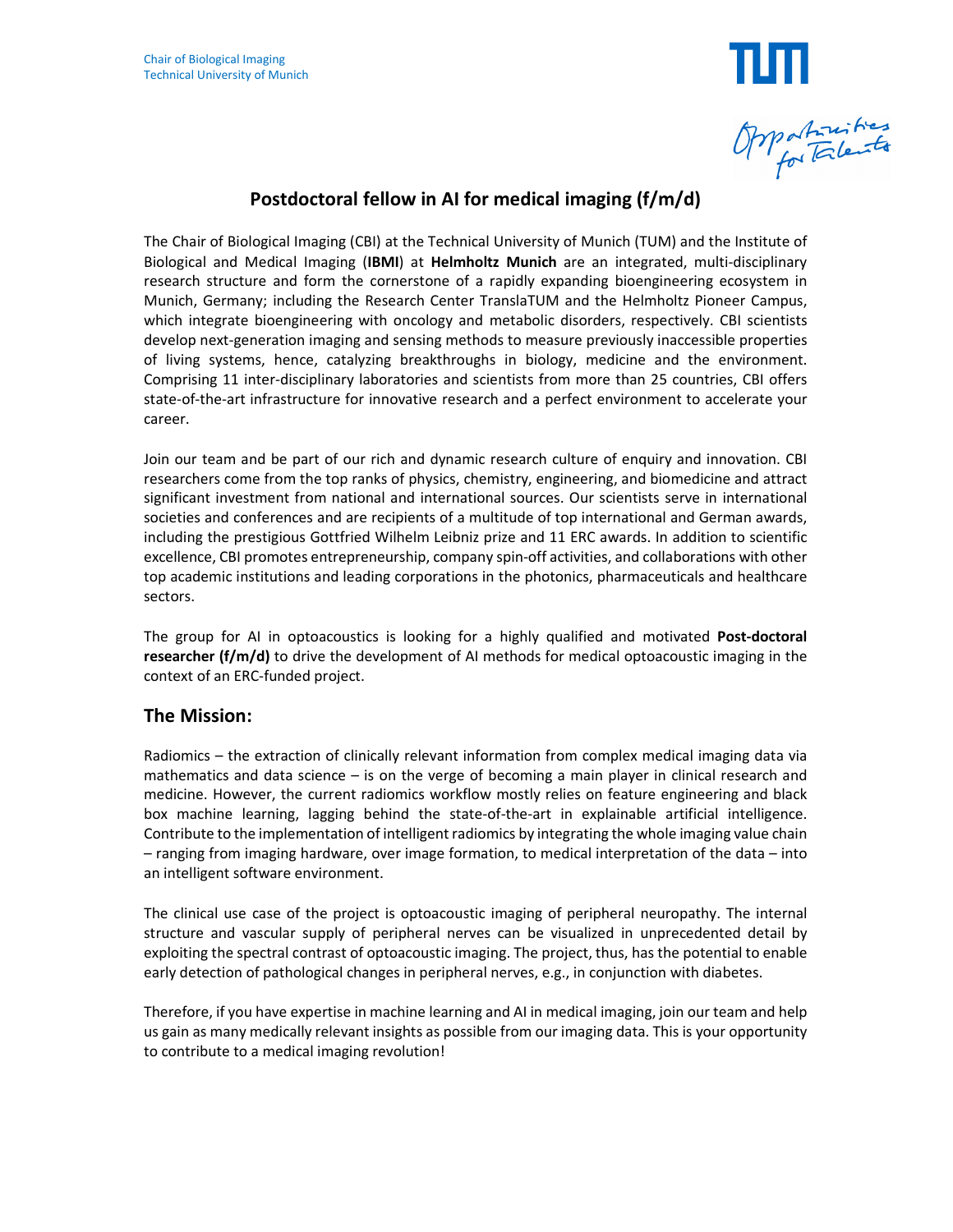

### **Your profile:**

The successful applicant must have the following:

- A Ph.D. in Mathematics, Computer Science, Data Science, Physics, Engineering or a related discipline.
- Excellent track record of research achievements and publications in top-ranked journals.
- Strong motivation, scientific curiosity and commitment to scientific excellence.
- Expertise in machine learning, medical imaging, probabilistic modelling, simulation, data analysis.
- Strong programming skills.
- Team player skills and enthusiasm to work in a multi-disciplinary, collaborative environment.
- Excellent command of the English language.

## **Our offer**

We offer you the unique chance to make a difference in future healthcare. At CBI, we strongly believe in scientific excellence and innovation. This is your opportunity to be part of and to advance your career in a world-leading research institute, where bioengineering principles meet today's challenges in biology, medicine and environmental health to develop the solutions of tomorrow. CBI provides a highly international, multi-disciplinary environment with excellent opportunities for professional growth. You will be part of a dynamic, professional and highly motivated team within a stimulating environment and gain international exposure through our partners and collaborators across Europe and the world. TUM offers a wide variety of inspiring and challenging PhD programs, which will supplement your research training with outstanding opportunities for career development, continued education and life-long learning.

The group for AI in optoacoustics is well-integrated in the Munich medical imaging ecosystem, working closely with the Institutes on Computational Biology (ICB) and AI for Health (AIH) at Helmholtz Munich and with strong ties to the Klinikum rechts der Isar and the interdisciplinary research center TranslaTUM.

Situated on the foothills of the Alps, Munich is consistently ranked as one of the most vibrant and enjoyable cities in the world, with an exceptionally quality of life. Greater Munich is also home to several world-class universities and research institutes, creating a truly inspiring intellectual atmosphere.

The successful applicant will initially have a 2-year contract, with the possibility of extension. Salary will commensurate with work experience and seniority (Free State of Bavaria, TV-L E13). As an equal opportunity and affirmative action employer, TUM explicitly encourages applications from women as well as from all others who would bring additional diversity dimensions to the university's research and teaching strategies. Qualified applicants with physical disabilities will be given preference.